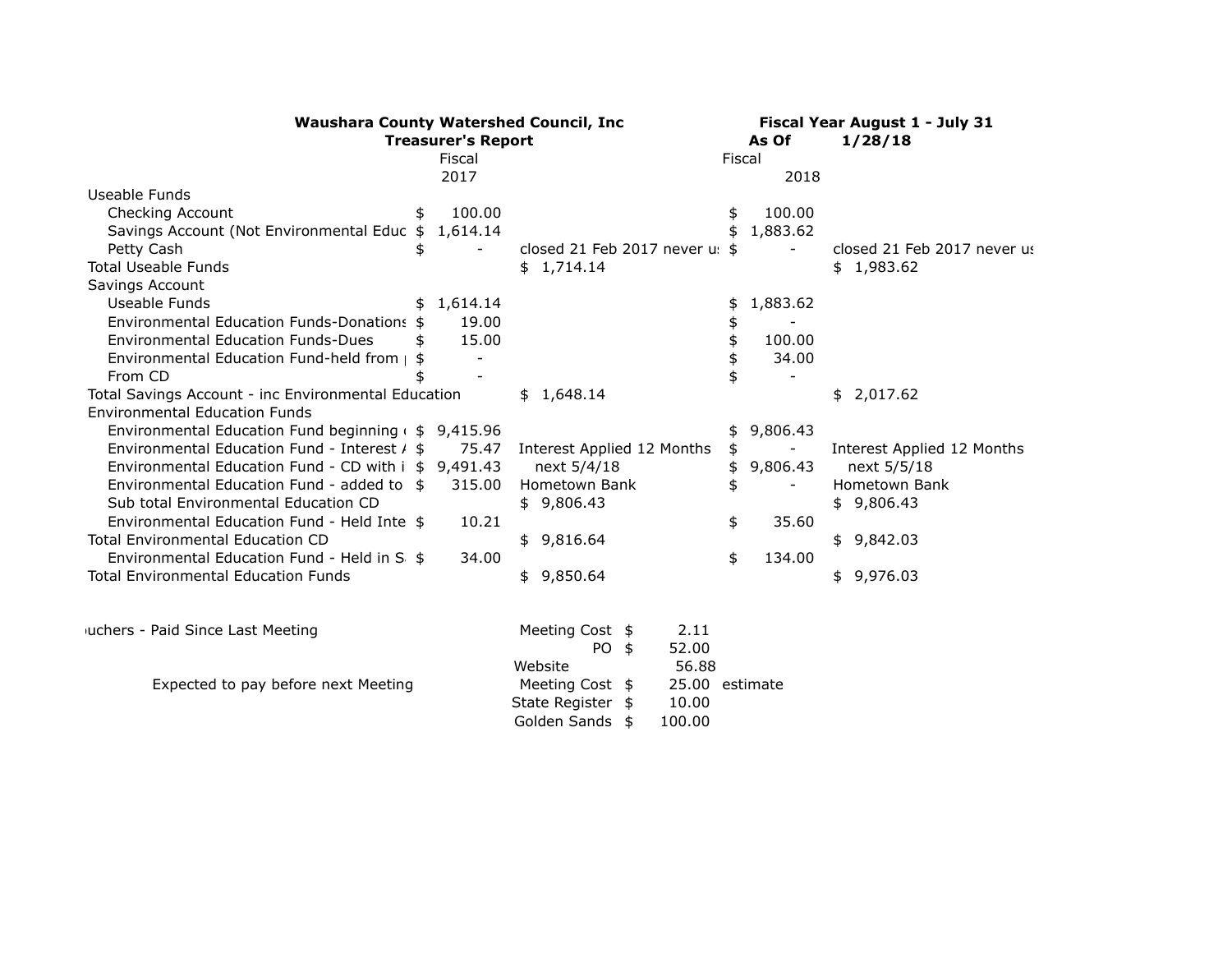| $1 - Aug-16$<br>$31$ -Jul-17<br>Fiscal-17<br>30<br>Lake Dues Paid for fiscal 2018<br>Lake Alpine<br>Fish Lake<br>Irogami Lake | $1 - Aug-17$<br>$31$ -Jul-18<br>Fiscal-18<br>24                  | $1 - Aug-18$<br>31-Jul-19<br>Fiscal-19<br>3<br>Bugh's Lake                                                                                                                                                     | 1-Aug-19<br>31-Jul-20<br>Fiscal-20<br>1 | $1-Aug-20$<br>$31$ -Jul-21<br>Fiscal-21<br>0                                                                                            | $1 - Aug-21$<br>31-Jul-22<br>Fiscal-22<br>0                |
|-------------------------------------------------------------------------------------------------------------------------------|------------------------------------------------------------------|----------------------------------------------------------------------------------------------------------------------------------------------------------------------------------------------------------------|-----------------------------------------|-----------------------------------------------------------------------------------------------------------------------------------------|------------------------------------------------------------|
|                                                                                                                               |                                                                  |                                                                                                                                                                                                                |                                         |                                                                                                                                         |                                                            |
|                                                                                                                               |                                                                  |                                                                                                                                                                                                                |                                         |                                                                                                                                         |                                                            |
|                                                                                                                               |                                                                  |                                                                                                                                                                                                                |                                         |                                                                                                                                         |                                                            |
| Long Lake - Sax, Spring<br>Napowan Lake<br>Pleasant Lake                                                                      |                                                                  | Gilbert Lake<br>John's Lake<br>Mt. Morris Lake<br>Pearl Lake<br>Porter's Lake<br>Spring Lake                                                                                                                   |                                         | Deer Lake<br>Huron Lake<br>Long Lake - Oasis<br>Marl Lake<br>Pine Lake - Springwater<br>Silver Lake (Big)<br>Twin Lake<br>Witter's Lake |                                                            |
|                                                                                                                               |                                                                  | Napowan Lake                                                                                                                                                                                                   |                                         | Pleasant Lake                                                                                                                           |                                                            |
|                                                                                                                               |                                                                  |                                                                                                                                                                                                                |                                         |                                                                                                                                         |                                                            |
|                                                                                                                               |                                                                  |                                                                                                                                                                                                                |                                         |                                                                                                                                         |                                                            |
| 2. Sent to                                                                                                                    |                                                                  |                                                                                                                                                                                                                |                                         |                                                                                                                                         |                                                            |
| <b>WCWLCI</b>                                                                                                                 |                                                                  |                                                                                                                                                                                                                |                                         |                                                                                                                                         |                                                            |
|                                                                                                                               |                                                                  |                                                                                                                                                                                                                |                                         |                                                                                                                                         |                                                            |
|                                                                                                                               | Lake Dues Paid for fiscal 2019<br>Lake Dues Paid for fiscal 2020 | Silver Lake (Little)<br>Long Lake - Sax, Spring<br>Long Lake - Sax, Spring<br>2018 fiscal year dues (Aug 1, 2017 - Jul 31 2018)<br>Dues can be paid:<br>1. At Any meeting<br>P.O. Box 634<br>Wautoma, WI 54982 |                                         | White River Flowage (Lower) White River Upper Millpond                                                                                  | Respectfully submitted,<br>William O Van Dongen, Treasurer |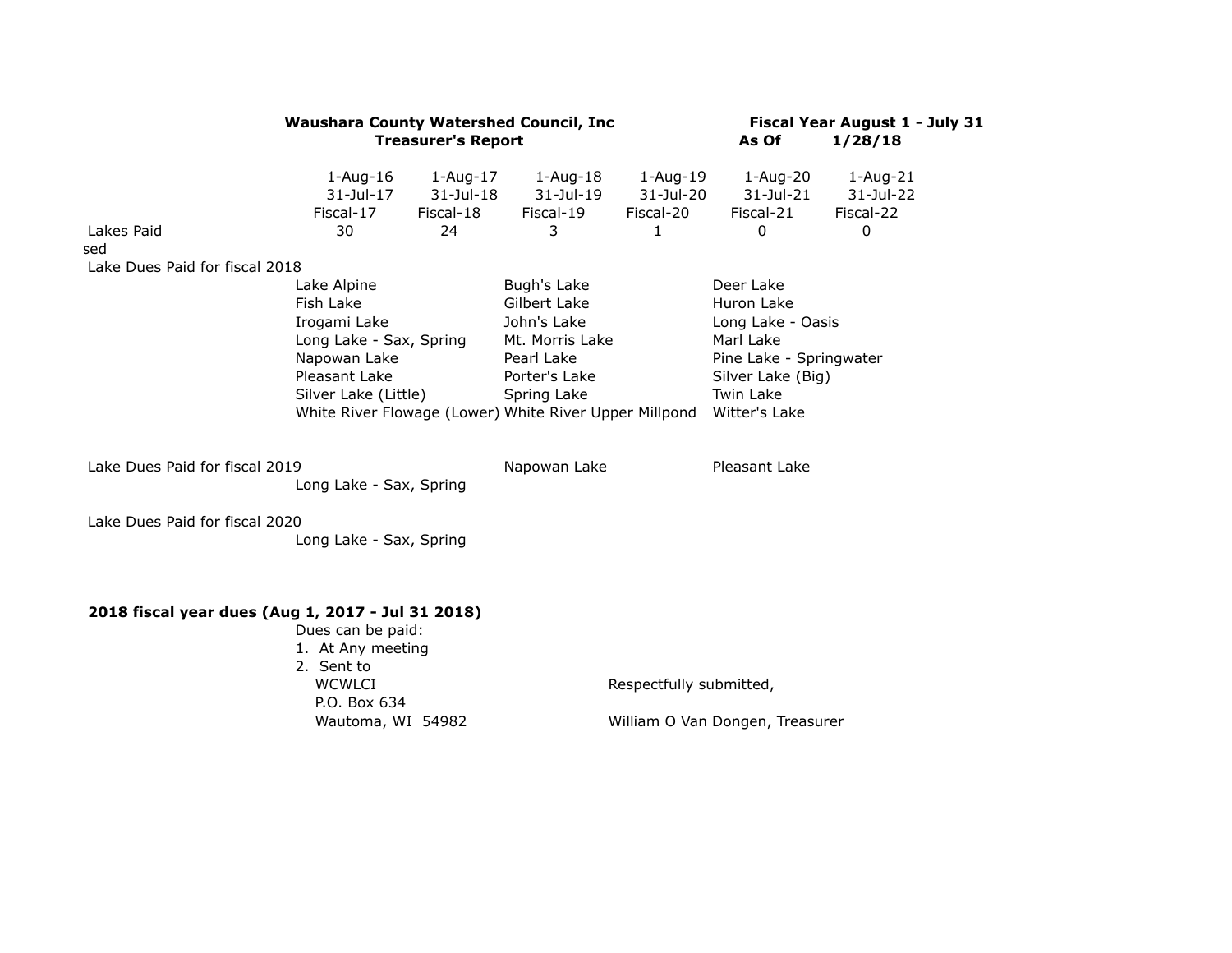|                                       | <b>Waushara County Watershed Council, Inc.</b> |                                    |                                                           | Fiscal Year August 1 - July 31<br>1/28/18 |            |            |              |
|---------------------------------------|------------------------------------------------|------------------------------------|-----------------------------------------------------------|-------------------------------------------|------------|------------|--------------|
|                                       |                                                | <b>Budget - End of Fiscal Year</b> |                                                           | As Of                                     |            |            |              |
|                                       | $1 - Aug-16$                                   | $1-Aug-17$                         | $1-Aug-18$                                                | $1-Aug-19$                                | $1-Auq-20$ | $1-Aug-21$ | $1 - Aug-22$ |
|                                       | 31-Jul-17                                      | 31-Jul-18                          | 31-Jul-19                                                 | 31-Jul-20                                 | 31-Jul-21  | 31-Jul-22  | 31-Jul-23    |
|                                       | Fiscal-17                                      | Fiscal-18                          | Fiscal-19                                                 | Fiscal-20                                 | Fiscal-21  | Fiscal-22  | Fiscal-23    |
|                                       |                                                | Present Fiscal Year                |                                                           |                                           |            |            |              |
| Total Non-Environmental               | 1790.37                                        | 1648.14                            | 1528.06                                                   | 1533.86                                   | 1539.66    | 1496.46    | 1502.26      |
| Inflow - all deposits made to savings |                                                |                                    |                                                           |                                           |            |            |              |
| Donations                             | 34.00                                          | 0.00                               | 0.00                                                      | 0.00                                      | 0.00       | 0.00       | 0.00         |
| <b>Dues</b>                           | 525.00                                         | 625.00                             | 625.00                                                    | 625.00                                    | 625.00     | 625.00     | 625.00       |
| Grants                                | 0.00                                           | 0.00                               | 0.00                                                      | 0.00                                      | 0.00       | 0.00       | 0.00         |
| <b>Interest Savings</b>               | 0.97                                           | 0.80                               | 0.80                                                      | 0.80                                      | 0.80       | 0.80       | 0.80         |
| Interest CD                           | 68.96                                          | 50.00                              | 80.00                                                     | 80.00                                     | 80.00      | 80.00      | 80.00        |
| Packets                               | 0.00                                           | 0.00                               | 0.00                                                      | 0.00                                      | 0.00       | 0.00       | 0.00         |
| Transfer from Environmental Educa     | 0.00                                           | 0.00                               | 0.00                                                      | 0.00                                      | 0.00       | 0.00       | 0.00         |
| Miscellaneous                         | 25.00                                          | 0.00                               | 0.00                                                      | 0.00                                      | 0.00       | 0.00       | 0.00         |
| T-Inflow                              | 653.93                                         | 675.80                             | 705.80                                                    | 705.80                                    | 705.80     | 705.80     | 705.80       |
| Outflow                               |                                                |                                    |                                                           |                                           |            |            |              |
| Bank-fees, checks                     | 0.00                                           | 0.00                               | 0.00                                                      | 0.00                                      | 0.00       | 0.00       | 0.00         |
| Project-AIS                           | 100.00                                         | 100.00                             | 100.00                                                    | 100.00                                    | 100.00     | 100.00     | 100.00       |
| Project-Packets                       | 0.00                                           | 0.00                               | 0.00                                                      | 0.00                                      | 0.00       | 0.00       | 0.00         |
| Meetings-mailings, other              | 144.20                                         | 95.00                              | 95.00                                                     | 95.00                                     | 95.00      | 95.00      | 95.00        |
| Post Office-box, postage              | 48.00                                          | 99.00                              | 50.00                                                     | 50.00                                     | 99.00      | 50.00      | 50.00        |
| Environmental Education expenses      | 0.00                                           | 10.00                              | 10.00                                                     | 10.00                                     | 10.00      | 10.00      | 10.00        |
| Environmental Education Award - F     | 250.00                                         | 250.00                             | 170.00                                                    | 170.00                                    | 170.00     | 170.00     | 170.00       |
| Environmental Education Award - F     | 0.00                                           | 0.00                               | 80.00                                                     | 80.00                                     | 80.00      | 80.00      | 80.00        |
| To Environmental Education-Donati     | 0.00                                           | 0.00                               | 0.00                                                      | 0.00                                      | 0.00       | 0.00       | 0.00         |
| To Environmental Education-Dues       | 150.00                                         | 125.00                             | 125.00                                                    | 125.00                                    | 125.00     | 125.00     | 125.00       |
| To Environmental Education-Intere:    | 68.96                                          | 50.00                              | 0.00                                                      | 0.00                                      | 0.00       | 0.00       | 0.00         |
| To Environmental Education-Other      | 0                                              | 0                                  | $\mathbf{0}$                                              | $\mathbf{0}$                              | 0          | 0          | 0            |
| Miscellaneous (inc Corp Fee and we    | 35.00                                          | 66.88                              | 70.00                                                     | 70.00                                     | 70.00      | 70.00      | 70.00        |
| T-Outflow                             | 796.16                                         | 795.88                             | 700.00                                                    | 700.00                                    | 749.00     | 700.00     | 700.00       |
| <b>Total Useable Funds</b>            | 1648.14                                        | 1528.06                            | 1533.86                                                   | 1539.66                                   | 1496.46    | 1502.26    | 1508.06      |
| NOTE: Expected Dues Payments          | 25                                             | at                                 | 25.00<br>When CD reaches \$10,000, use interest for award | Transfer to Environmental Ed              |            | at         | 5.00         |

Environmetnal Ed award for fiscal 2011 provided in fiscal 2012 from Scholarship Fund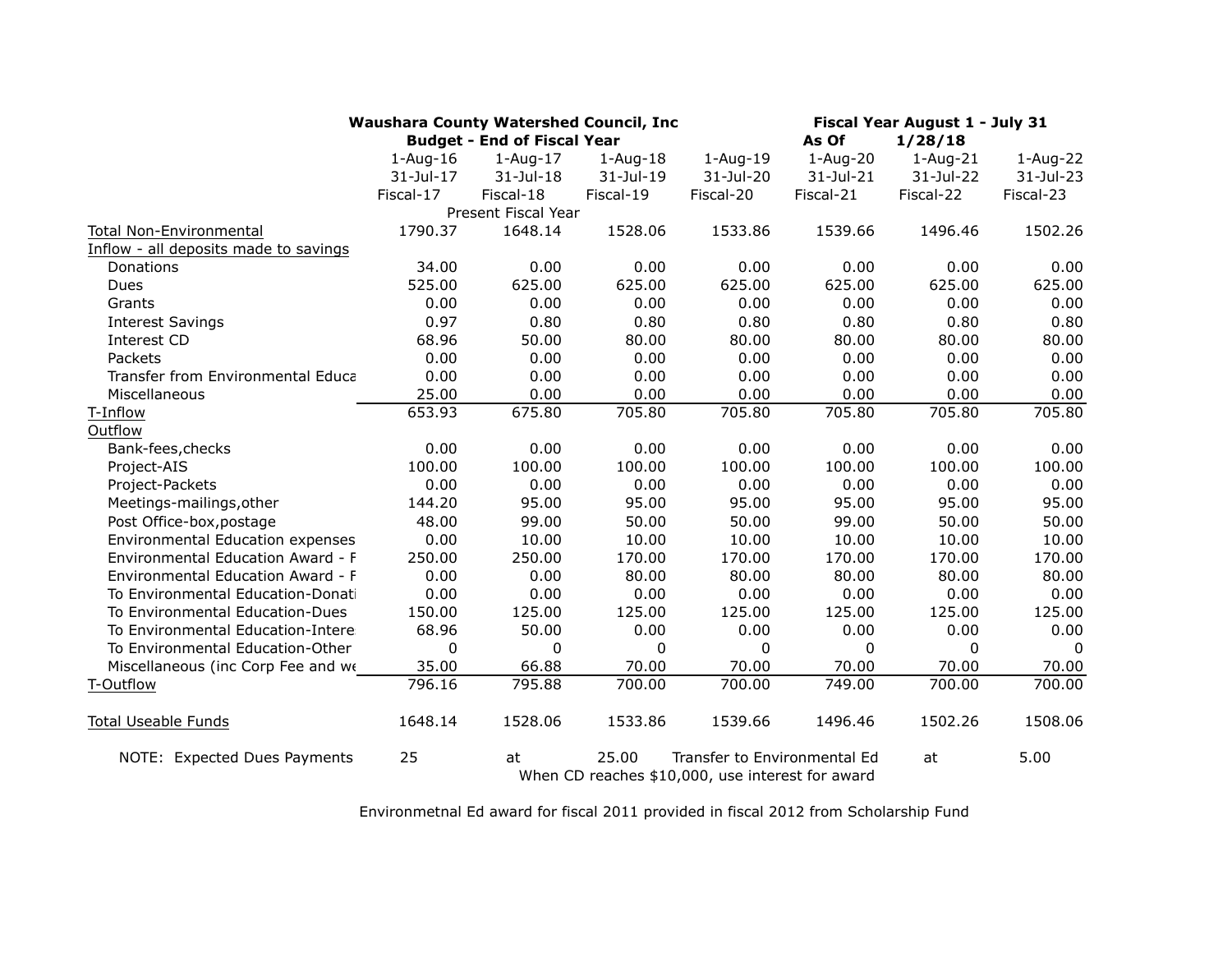| <b>Waushara County Watershed Council, Inc.</b><br><b>Budget - Funds - End of Fiscal Year</b> |                     | Fiscal Year August 1 - July 31<br>As Of<br>1/28/18 |              |                   |              |              |           |
|----------------------------------------------------------------------------------------------|---------------------|----------------------------------------------------|--------------|-------------------|--------------|--------------|-----------|
|                                                                                              | $1-Aug-16$          | $1 - Aug-17$                                       | $1 - Aug-18$ | $1 - Aug-19$      | $1 - Aug-20$ | $1 - Aug-21$ | 1-Aug-22  |
|                                                                                              | 31-Jul-17           | 31-Jul-18                                          | 31-Jul-19    | 31-Jul-20 4/31/21 |              | 43311        | 31-Jul-23 |
|                                                                                              | Fiscal-17           | Fiscal-18                                          | Fiscal-19    | Fiscal-20         | Fiscal-21    | Fiscal-22    | Fiscal-23 |
|                                                                                              | Present Fiscal Year |                                                    |              |                   |              |              |           |
| Useable Funds                                                                                |                     |                                                    |              |                   |              |              |           |
| <b>Checking Account</b>                                                                      | 100.00              | 100.00                                             | 100.00       | 100.00            | 100.00       | 100.00       | 100.00    |
| Savings Accoount (not Environ Ed)                                                            | 1614.14             | 1494.06                                            | 1499.86      | 1505.66           | 1462.46      | 1468.26      | 1474.06   |
| Petty Cash                                                                                   | 0.00                | 0.00                                               | 0.00         | 0.00              | 0.00         | 0.00         | 0.00      |
| <b>Total Useable Funds</b>                                                                   | 1714.14             | 1594.06                                            | 1599.86      | 1605.66           | 1562.46      | 1568.26      | 1574.06   |
| <b>Environmental Education</b>                                                               |                     |                                                    |              |                   |              |              |           |
| Beginning CD Balance                                                                         | 9415.96             | 9806.43                                            | 9981.43      | 10106.43          | 10231.43     | 10356.43     | 10481.43  |
| Interets Transferred to CD in fiscal year                                                    | 75.47               | 50.00                                              | 0.00         | 0.00              | 0.00         | 0.00         | 0.00      |
| Transfer from Savings to CD                                                                  | 315.00              | 125.00                                             | 125.00       | 125.00            | 125.00       | 125.00       | 125.00    |
| Present Environmental Education CD                                                           | 9806.43             | 9981.43                                            | 10106.43     | 10231.43          | 10356.43     | 10481.43     | 10606.43  |
| <b>Interest Accrued</b>                                                                      | 10.21               | 10.21                                              | 10.21        | 10.21             | 10.21        | 10.21        | 10.21     |
| Held in Savings                                                                              | 34.00               | 34.00                                              | 34.00        | 34.00             | 34.00        | 34.00        | 34.00     |
| <b>Total Environmental Education</b>                                                         | 9850.64             | 10025.64                                           | 10150.64     | 10275.64          | 10400.64     | 10525.64     | 10650.64  |
| <b>Total Funds</b>                                                                           | 11564.78            | 11619.7                                            | 11750.5      | 11881.3           | 11963.1      | 12093.9      | 12224.7   |
| <b>Transfer from Savings</b>                                                                 |                     |                                                    |              |                   |              |              |           |
| to Checking and Environmental Education<br><b>Transfer from Savings</b>                      | 796.16              | 795.88                                             | 700          | 700               | 749          | 700          | 700       |
| to Petty Cash                                                                                | 0.00                | 0.00                                               | 0.00         | 0.00              | 0.00         | 0.00         | 0.00      |
| <b>Total Transfer</b>                                                                        | 796.16              | 795.88                                             | 700          | 700               | 749          | 700          | 700       |
|                                                                                              |                     |                                                    |              |                   |              |              |           |

| Estimated | Interest Rate | 0.005 CD 5/5/17 |
|-----------|---------------|-----------------|
|           |               | One Year CD     |